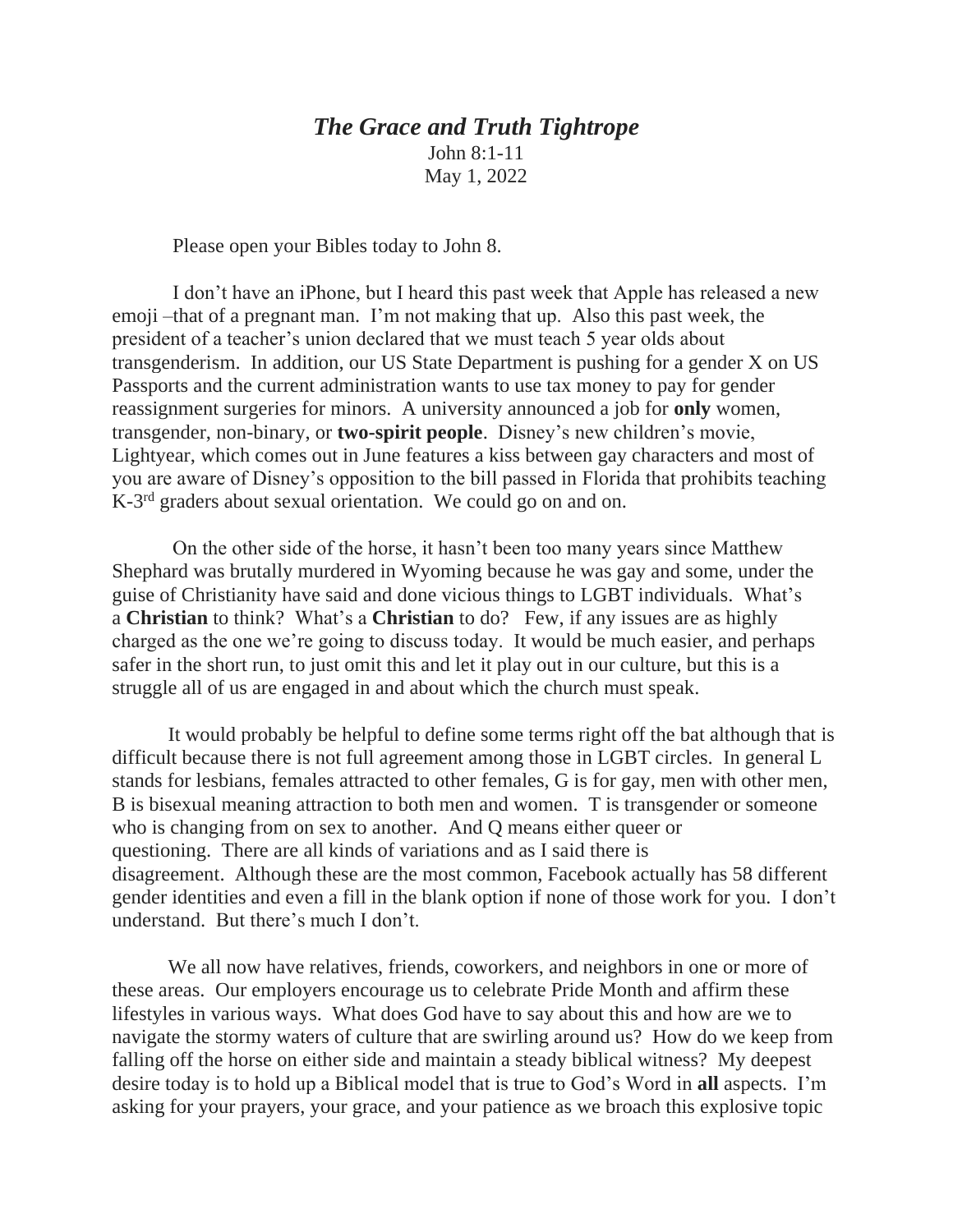today. I pray that these words will be received lovingly and reflected on and prayed over. Let me also say that this topic is so broad it is impossible to cover it fully in the time that we have, but we're going to do our best and I would welcome further discussion and questions.

 As usual, Jesus has gone before us to give us incredible insight and wisdom as well as a wonderful example from which we can all learn. If you are able, please stand as we read from John 8:1-11

1 But Jesus went to the Mount of Olives. 2 At dawn he appeared again in the temple courts, where all the people gathered around him, and he sat down to teach them. 3 The teachers of the law and the Pharisees brought in a woman caught in adultery. They made her stand before the group 4 and said to Jesus, "Teacher, this woman was caught in the act of adultery. 5 In the Law Moses commanded us to stone such women. Now what do you say?" 6 They were using this question as a trap, in order to have a basis for accusing him.

But Jesus bent down and started to write on the ground with his finger. 7 When they kept on questioning him, he straightened up and said to them, "If any one of you is without sin, let him be the **first** to throw a stone at her." 8 Again he stooped down and wrote on the ground.

9 At this, those who heard began to go away one at a time, the older ones first, until only Jesus was left, with the woman still standing there. 10 Jesus straightened up and asked her, "Woman, where are they? Has no one condemned you?"

11 "No one, sir," she said. "Then neither do I condemn you," Jesus declared. "Go now and leave your life of sin."

We live in incredible times. The world is changing faster than we can keep up with. We are inundated daily with a tsunami of ideas advancing and promoting many things contrary to Scripture. One of the primary changes that has swept into our world, our community, and even our homes is the redefinition of marriage. In just a few short years, the culture has shifted from embracing and supporting more or less a Biblical concept of marriage to something radically different.

 Up until **very** recent times, people in all cultures at all times in all religions have upheld marriage as between males and females and most have affirmed one of each. This **new** concept is **very recent** historically. In his first term, President Obama said that marriage consisted of one man and one woman. But before his second term was over, in less than 8 years, he shifted dramatically. And so has society. Same sex marriage, which was illegal in most every state just 7 years ago, is now the law of the land and a moot issue for much of our nation. Sadly, the Biblical connections between marriage and sex and creating and raising children were severed many decades ago which has helped lead us to this moment. People say that what happens in their bedrooms doesn't affect anyone else. It does. In the church and in the culture, it affects what type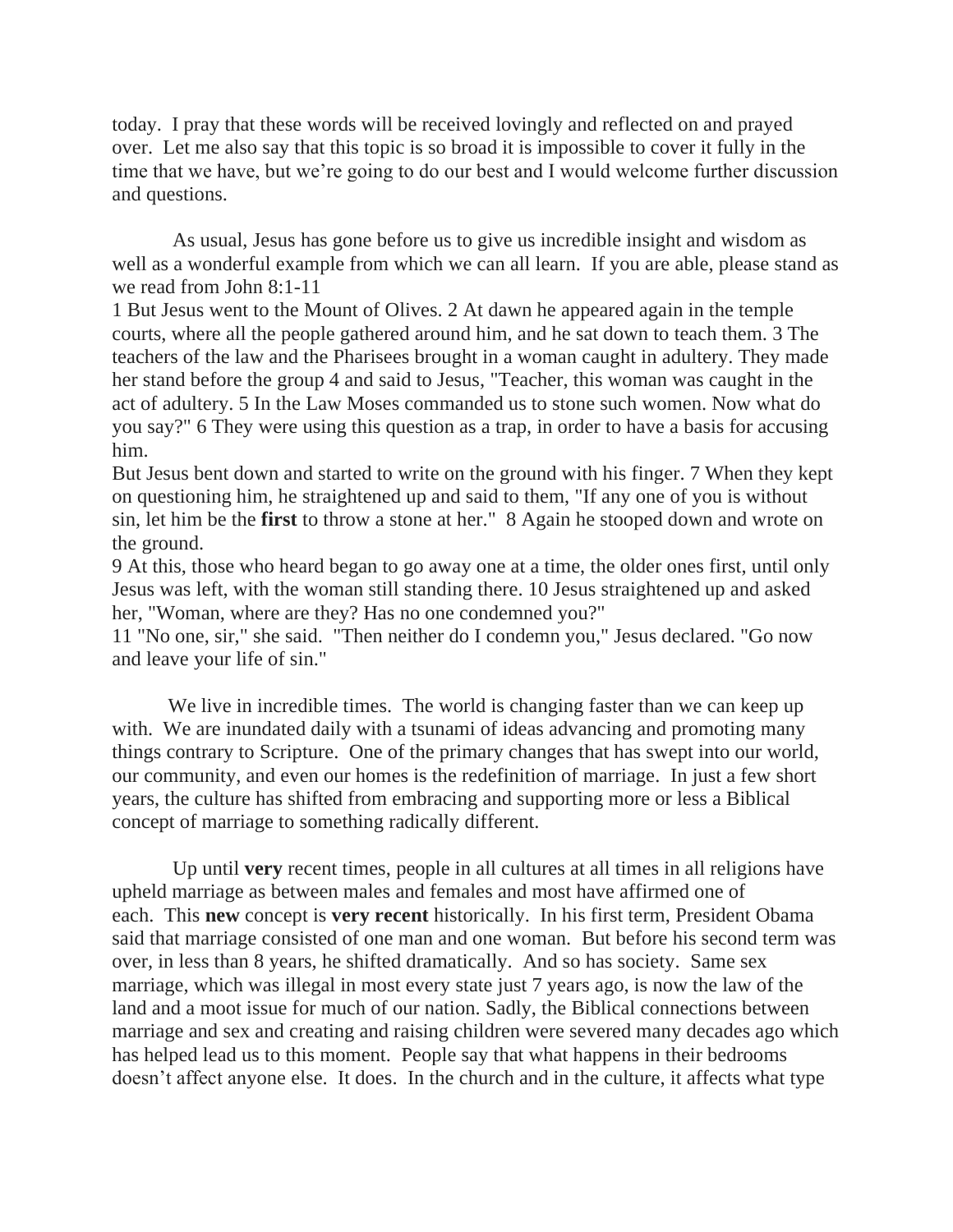of parents and homes children will be raised in. And what type of a society we have.

The question for us is not what the Courts or the President or Facebook says, but what does God's Word say about sexuality. It actually says a lot. In the very beginning God made human beings as male and female to reflect His image together in marriage. **Both** sexes are needed to do that. We could spend months discussing how God's full image is expressed as male and female come together in the holiness and sanctity of marriage and sex. That cannot be done by two males or three females, or anything else. God knew what He was doing and He still does. There is **no** instance in either the Old or New Testaments of any sexual union or behavior being blessed or ordained by God except between a faithfully married man and woman. The effort to rewrite what the Bible says about marriage and sex by churches and pastors is particularly disturbing for we do **not** have the authority to amend God's Word on this or any other issue. When we do, look out.

In the past, when discussing God's Word with folks whom I knew didn't agree, I was sometimes apologetic that it condemned their sin. No more. God wants our best and His Word describes that for us. He's not trying to spoil our fun. He's trying to maximize it. That's true not only with LGBT issues, but any sex outside of a one man/one woman marriage. God's not being hateful, He's being loving. If you told me the bridge up ahead was out and that I should turn around, I would be stupid for ignoring your warning and even stupider for hating you for warning me. God wants our best. Even when it conflicts with our desires. And His Word describes it.

There's an effort today to paint the church as hateful, prideful, out of date and out of touch, but 98% of what we do as a church has nothing to do with these issues. We shouldn't talk about them any more than other sins, except as they are forced upon us by society, but we also shouldn't shy away from them either. The church must proclaim God's Word whether it's popular or not. As issues arise in our culture, we must speak, even as Jesus did for we have God's best right here for all people.

People sometimes claim that Jesus never said anything about homosexuality. This is blatantly false. When asked about divorce in Matthew 19, Jesus held up God's model for marriage and sex when He said, "at the beginning the Creator 'made them male and female..." The Jewish society clearly did not accept anything like LGBT and if Jesus thought differently He would certainly have said so as He did on other issues they had wrong.

There is another false assumption that homosexual orientation is biological. That there is a gay gene or something. If there is, scientists have yet to find it even after looking for it very hard for many years. They really want to find it. But so far, no luck. It's not there. Unlike one's skin color, eye color, and hair color all of which are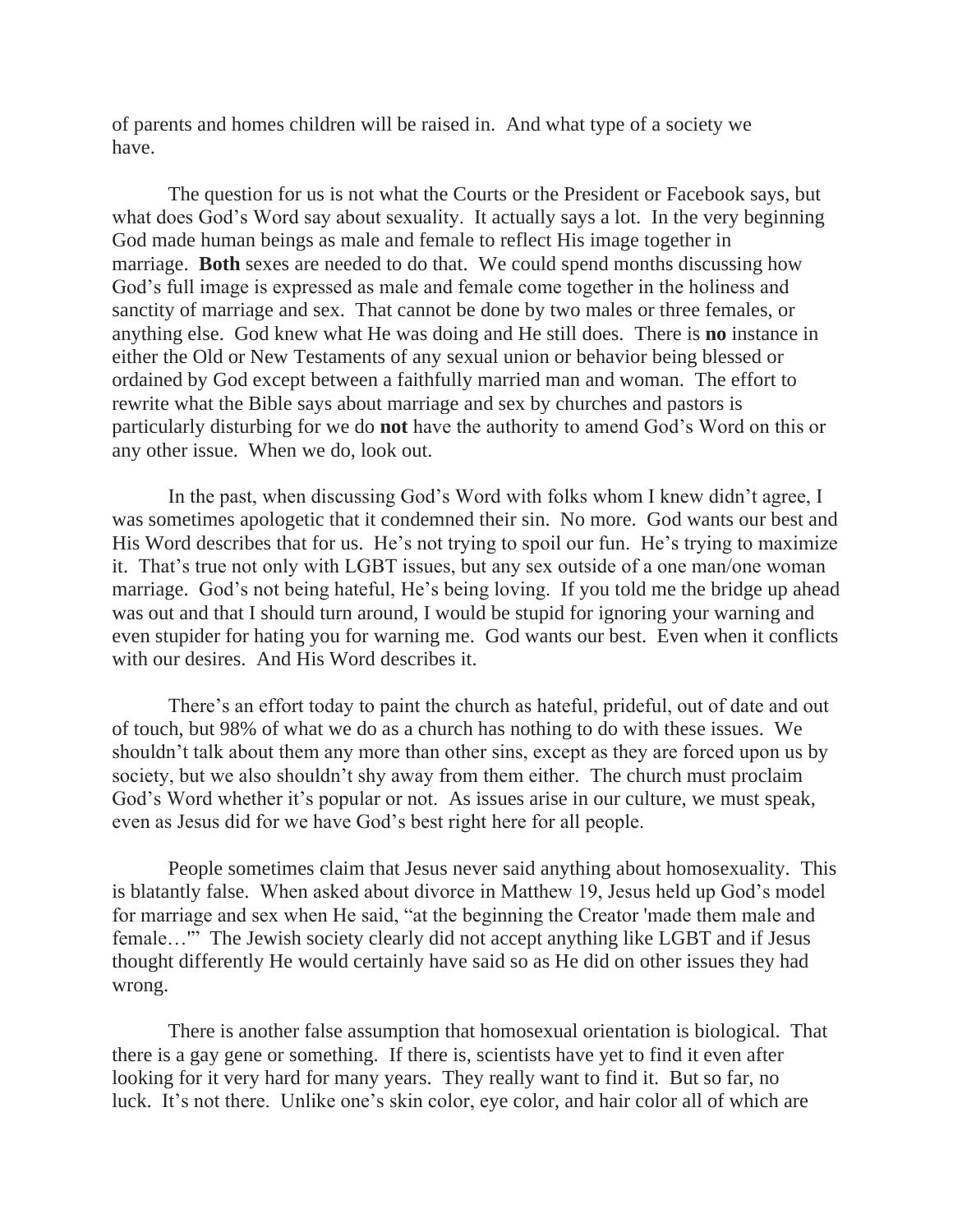genetic. Speaking of genetics, even though some have gender reassignment surgeries, every cell of their bodies still has either 2 x chromosomes making them female or an x and a y making them male. Swimmer Lia Thomas is still a male. Until you can change his chromosomes and muscles, brain, and bones, he is still a biological male regardless of how many surgeries he has.

But in today's passage, the woman was not involved in an LGBT affair. It was adultery with a man not her husband. She didn't try to protest and tell Jesus that adultery was not wrong. "Don't you know times have changed?" No, she knew it was wrong. It still is. Notice how Jesus handled this situation. Everybody was ready to stone this obvious sinner. They even had the rocks in their hands and the self-righteousness in their eyes. One word and she's dead. "Let he that is without sin cast the first stone." "At this, those who heard began to go away one at a time, the older ones first, until only Jesus was left, with the woman still standing there." Why the older ones first? Usually the older we get the more sinful we realize we are. Is adultery sin? Absolutely. Is homosexuality sin? Yes, the Bible clearly says so in many places and we've looked at those before. But are there any among us who has not sinned sexually? Perhaps not physically but Jesus said, (Matt 5:28) "…anyone who looks at a woman lustfully has already committed adultery with her in his heart." Let's recognize we're all in the boat labeled sinful people.

I remember someone trying to minimize their child's fornication by saying, "At least they're not gay." Sin is sin is sin and we're all guilty right along with this woman. In a discussion recently, someone told me, "I don't think God will send good people to Hell." I agreed. Unfortunately, Jesus is the only good person. All the rest of us are sinful and in need of His forgiveness and His righteousness in place of our own. Until we admit this, none of us have any hope of heaven no matter what we've done or haven't done. Is it Ok for people who have sinned sexually to come to church, for adulterers, LGBT, lusters, etc? Absolutely! Or this place would be totally empty today! Where else should we be? All who seek God are welcome. But in order to be baptized, we must repent of, or turn from our known sin, whatever it may be. Even Jesus said so.

 And He also dealt with her sin. Neither do I condemn you, which means He forgave her. God forgives sexual sin if we confess and turn from it! In the first chapter of this Gospel, John describes Jesus as the One "14…who came from the Father, full of grace and truth." Say grace. Say truth. These are two ends of the same tightrope. We must keep them both tight. When Jesus forgave her, He yanked the grace end of the tightrope tight. But when He said, "Go and sin nor more," He yanked the truth end tight. Most of us are good at one end or the other. We're good at knowing the truthwhat's right and what's wrong. What the Bible says about sin. And we should. But we often pay little attention to grace about which God also speaks volumes of in His Word.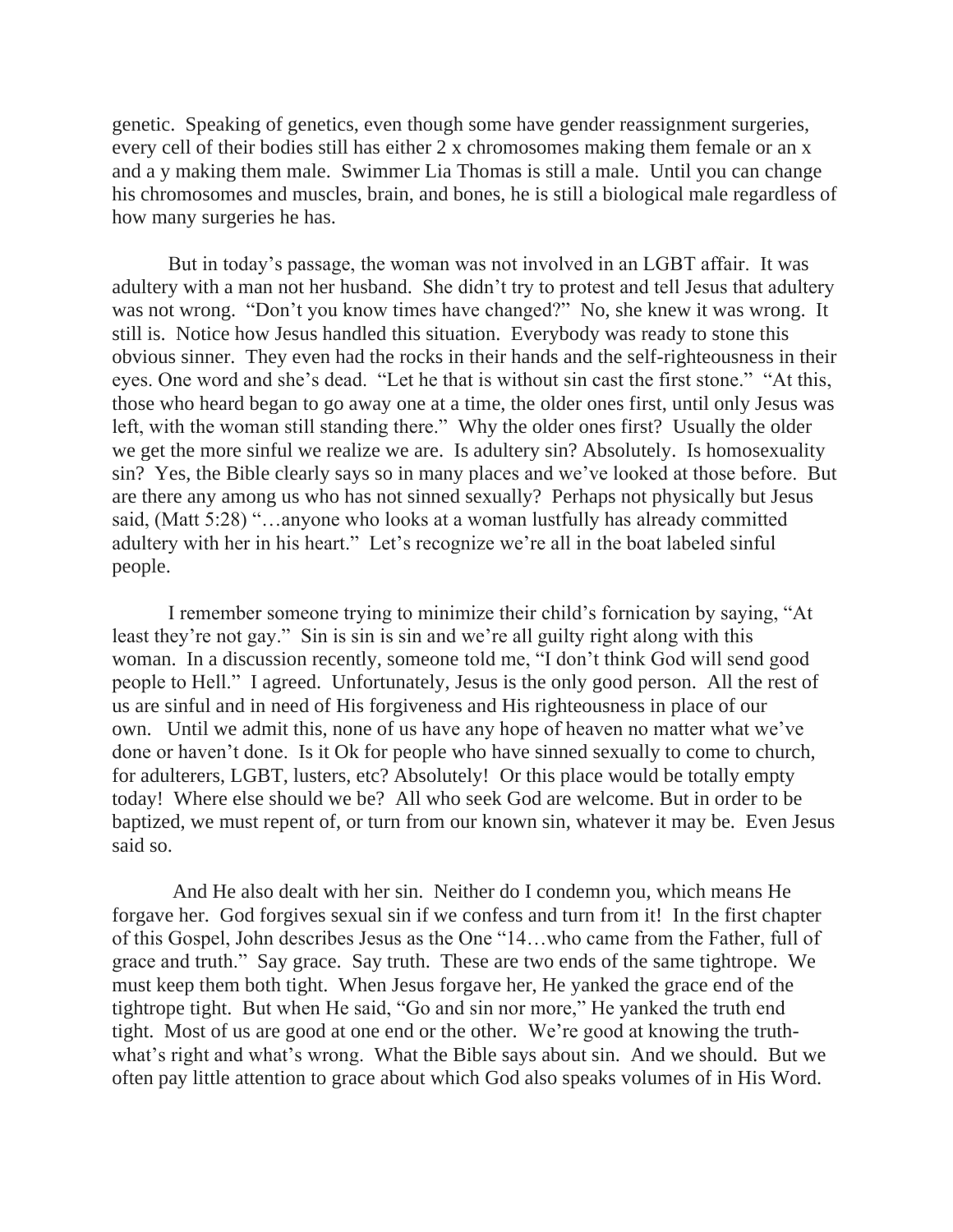Others are really good at the grace end. God forgives, it's no big deal. NO! Sin is always a big deal no matter what it is! Don't try to redefine sin according to culture or our opinions or our relatives or our peers or whoever. God defines sin. There has always been sinful sexual behavior but never until very recently has a society or even the church tried to say it's not sin. We must hold onto the truth end. **And** the grace end. And it's hard, but faithfully following Jesus demands both. Truth without grace is abuse. Grace without truth is permissive. Truth and grace are vitally important for our society, for our church and for every believer.

 This challenges us to respond to all with grace and love. We all have unmarried heterosexual friends who live together which is sinful, and yet we're still friends. We all have friends that love money too much or alcohol or work. And yet we remain friends with them even as they remain friends with us in spite of our sins. We don't let the sin prohibit the relationship, or define it. We mustn't excuse it, but it doesn't prohibit a friendship. If we're going to be like Jesus, we must love our LGBT relatives, neighbors, and coworkers, even as we sinners are loved by God. We must be like Jesus: full of grace. Full of love. But we also must not excuse their behavior, or ours, and stay full of truth. When there are bathroom issues or pride celebrations, etc we must lovingly, gracefully, but honestly stand for truth in whatever ways we can. We are not to hate others nor are we to celebrate what we know to be sin. It's a tightrope.

Part of being grace-full is also understanding others. Just because there is no genetic reason doesn't mean LGBT individuals have chosen that and don't sense their orientations deeply. With the exception of some, especially young people who are easily swayed by peers, many individuals do feel very strongly attracted to their same sex for whatever reasons. Many studies have been done and they are inconclusive. Sexual orientation is usually not a choice. So it's unfair to say, "You don't really feel that way. You're just making that up." But it's also untrue to claim a biological justification for it or to excuse sinful behavior. Sexual behavior is a choice.

When issues do come up, true friends can and should discuss them openly and honestly. We don't have to agree about everything to be friends, do we? No relationship can be built on an assumption that you have to agree on everything in order to be my friend or child or parent. That's a false choice. Don't fall for it. We can still be friends and love and talk and laugh and etc. If they don't see it that way, that's on their end, not ours. Jesus didn't hate this woman when He called her adultery sinful and told her to stop it. Any more than He hated Peter when He called him Satan. Any more than He hates us when He says, "You cannot love both God and money."

Looking back at the Scripture, Jesus not only saved this woman from death, He not only forgave her, He also admonished her to stop sinning. The NIV says, "leave your life of sin (your lifestyle of sin)." Sounds like it was a pattern. And that's true no matter